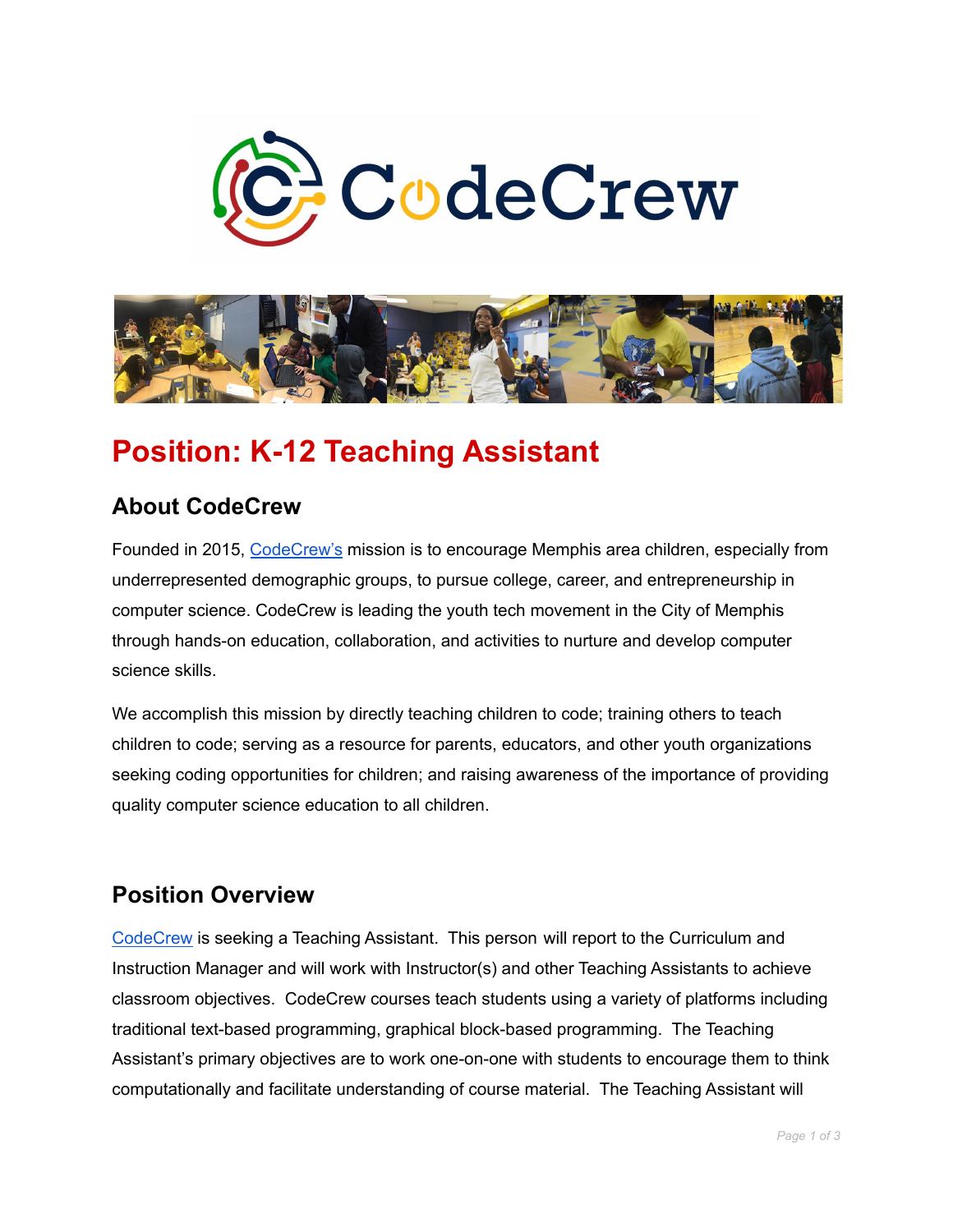also perform various classroom tasks including debugging technical issues that arise, taking attendance, reviewing previous lessons with the class, handing out/collecting classroom material etc...

### **Responsibilities**

- Proficiency with the technology platform used in the course(s)
- Review lessons and other class materials provided by the Instructor
- Assist the Instructor in implementing lesson plans in the classroom
- Help the Instructor and students resolve technical issues
- Attend required CodeCrew paid trainings
- Form mentor-mentee relationships with students to encourage them to pursue computer science and better understand their interests, as well as highlight strengths and address weaknesses in their understanding of course material
- Provide feedback on curriculum and classroom experience to the Instructor and Program Manager

# **Qualifications**

The Teaching Assistant will commit to CodeCrew's mission of tech education for underrepresented children of Memphis. Additional requirements include:

- Excellent problem-solving, interpersonal, and communication skills.
- Ability and willingness to travel to assigned school and attend training sessions
- Works well with students in grades K-12
- Proficiency with G Suite (Google Docs, Sheets, Slides)
- Currently enrolled in computer science, computer science education, MIS, or a STEM related degree program
- Tutoring/mentoring experience is a strong plus
- Experience in software development is a plus

This job description is subject to change to best suit the needs of the program. The pay rate for this position is \$15 per hour of classroom time.